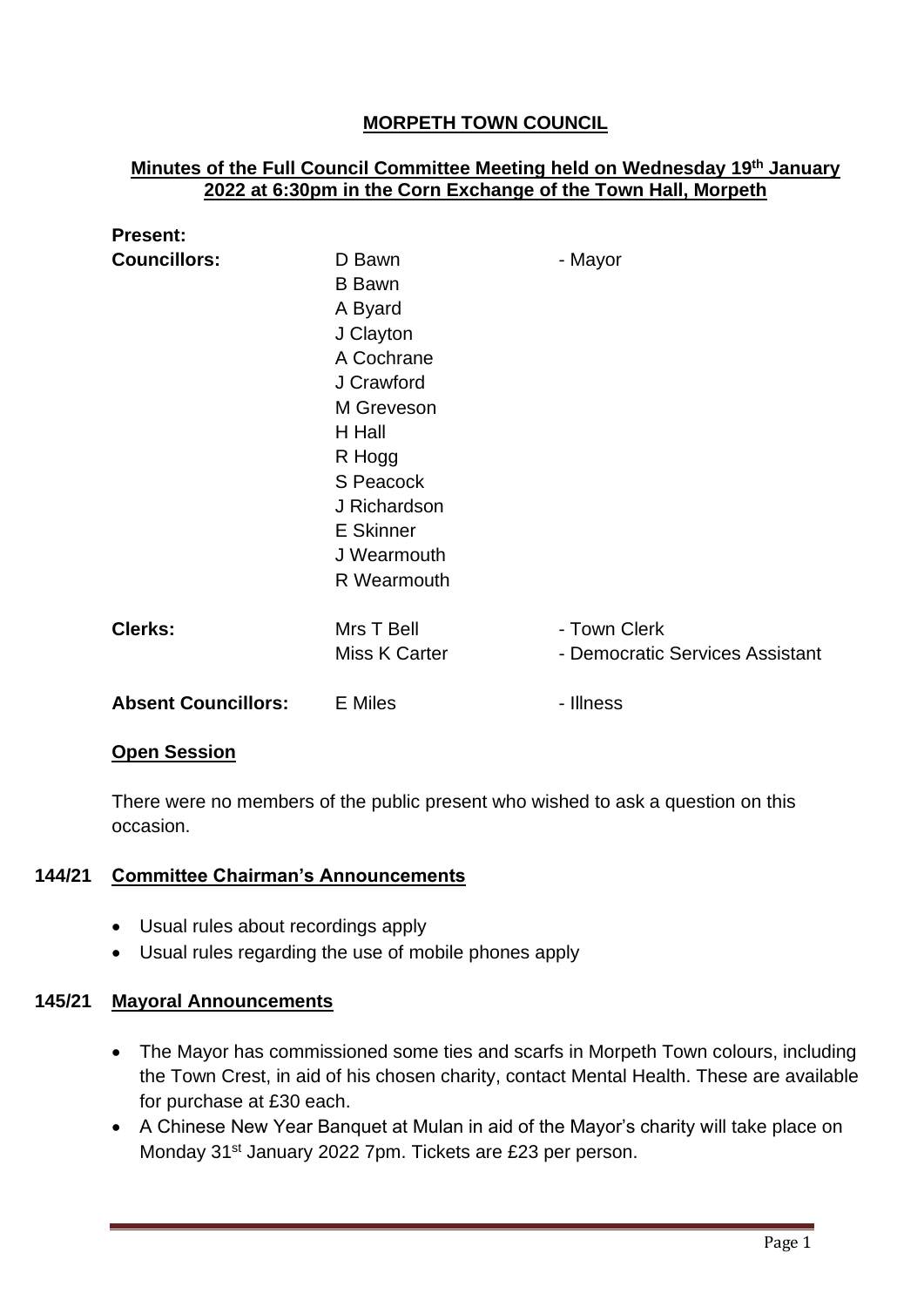### **146/21 Declarations of Interest**

The Chairman received no declarations of interest on this occasion.

#### **147/21 Minutes of the Meeting of Full Council held on Wednesday 17th November 2021**

The minutes of the above meeting were approved as a true record.

Cllr Greveson enquired if there had been an update on the repair works to the nonslip surface on the Skinnery Bridge.

Cllr D Bawn advised that the works have now been programmed in and will begin imminently.

#### **RESOLVED**

- (i) Information duly noted.
- (ii) That the Minutes of  $17<sup>th</sup>$  November 2021, a copy of which had been previously circulated to each Member, be approved, and signed as a correct record by the Chairman.

#### **148/21 Items Referred from Other Committees and Working Groups**

#### **Finance & General Purposes**

#### **i. Budget 2022/23**

Cllr D Bawn, Chairman of the F&GP Committee, presented the 2022/23 Budget for consideration.

Cllr Greveson asked for clarification on the administration income heading.

The Clerk advised that any income made from selling badges etc. It also contains funds received for the asset transfer of St James community centre and the Pavilion.

Cllr Greveson also enquired what earmarked reserves were used for.

The Clerk advised that they are a variety of categories such as play area maintenance, elections, allotments maintenance and bowling green maintenance.

Cllr Greveson enquired why the precept is being increased by 2%.

Cllr Hogg advised that the increase would offset inflation and the proposed increase was much less than nearby towns.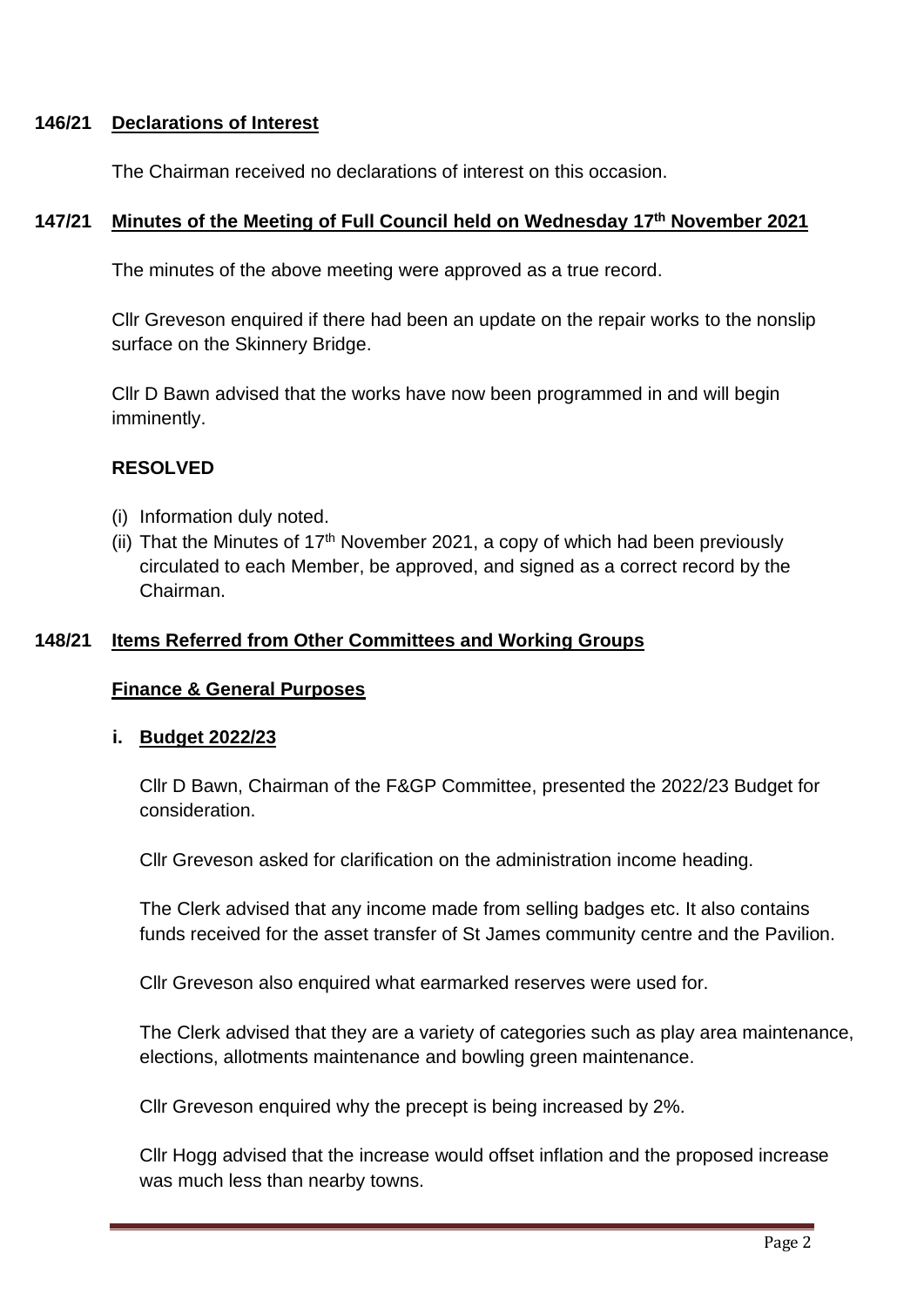Cllr R Wearmouth also advised that reserves had been run down due to larger projects such as the Pavilion and St James community centre.

Cllr D Bawn read out the following resolutions:

- a) To Approve the Draft Budget for 2022/23 as recommended by the Finance and General Purposes Committee.
- b) Formulate a Resolution to levy a Precept to Northumberland County Council, for the Financial Year 2022/23.

A vote was taken: 14 For, 0 Against and 0 Abstention

## **RESOLVED**

- (i) That the Draft Budget 2022/23 and the medium term financial plan be adopted by Full Council.
- (ii) That a Precept be levied on NCC representing a 2% increase.

#### **149/21 Representatives on Outside Bodies**

Members were provided for information with the Outside Organisation reports.

#### **RESOLVED**

(i) Information duly noted.

#### **150/21 Queen's Platinum Jubilee**

Members were asked to consider a potential commemorative event.

A lengthy discussion took place regarding potential events.

Cllr D Bawn suggested that Councillors from each ward identify an appropriate area for a tree to be planted and a plaque installed to celebrate the Queen's Jubilee.

The Clerk suggested that community groups should be encouraged to apply for a grant to host an event. She also suggested that a pack could be assembled containing party supplies such as bunting, paper plates etc. to give to groups to help with their celebrations.

Cllr D Bawn proposed that a working group consisting of Cllrs Byard, Cochrane, Crawford, Peacock, Skinner and himself organise a meeting next week to discuss a potential event.